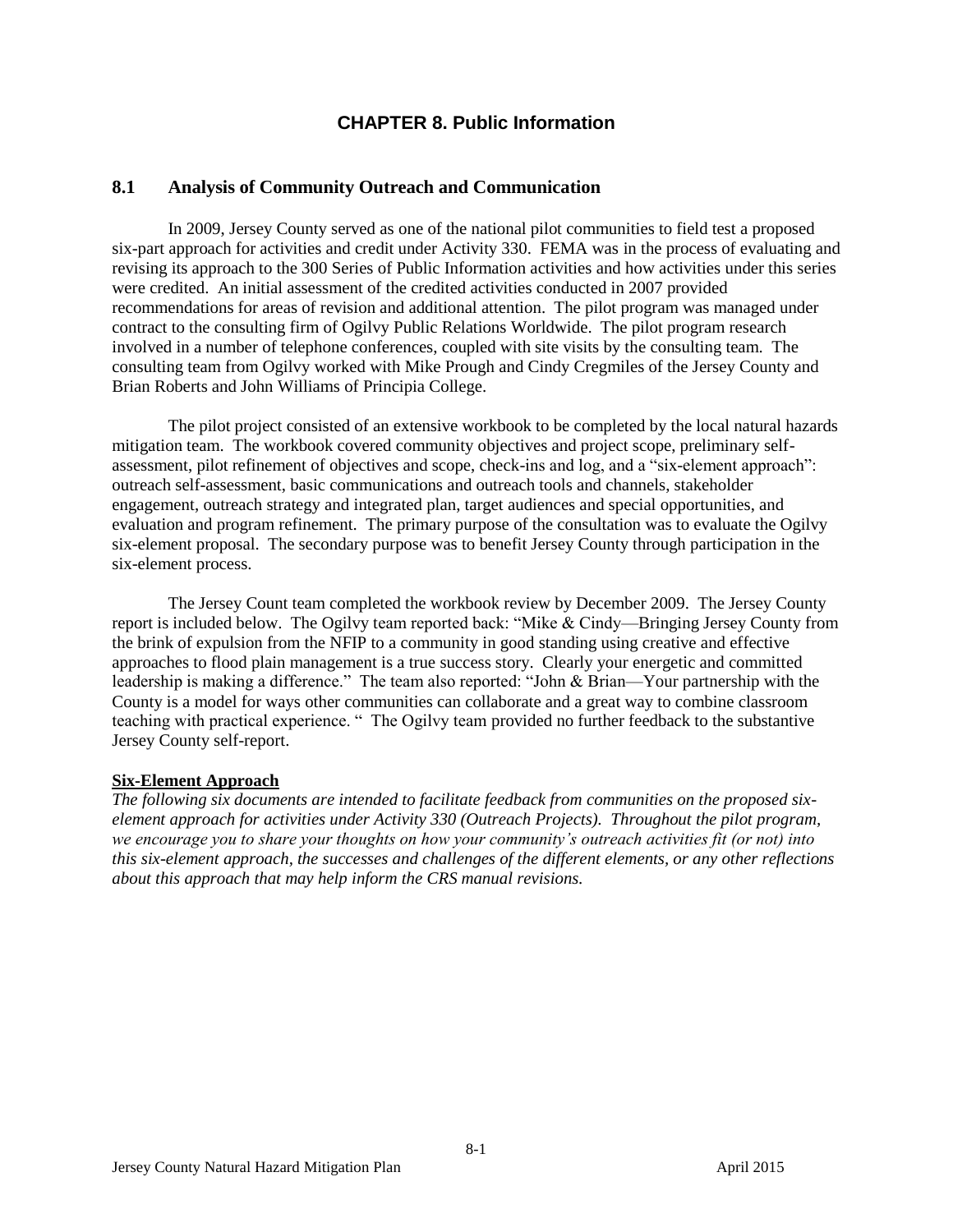# **Six-Element Approach: Element 1**

**Element 1- Outreach Self-Assessment:** This initial phase of the six element approach will help to identify a community's specific communications needs and goals around flood management. The assessment will include an evaluation of communications channels already available and in use (e.g., press releases, committees, social media, community events, listservs, Websites, etc.). The assessment findings will inform each community's outreach strategies and tactics and identify the organizations and community staff (e.g. PIOs) with whom CRS coordinators can collaborate.

### **Ongoing Comments and Thoughts:**

We support the inclusion of this element, but currently there is no motivation (CRS credit) to engage in this process. It is purely voluntary. This activity was not a burden. It helped us identify strengths and weaknesses of our current floodplain management efforts. This is a very good starting point for any community. Without assessment to measure effectiveness, the only basis for making a decision is whether we get credit for it, not whether it accomplishes objectives.

The process helped us document current practices and relationships and encourages us to further assess the impact of our work. We've attached our self-assessment to this document in order to provide some sense of the value of this process.

In terms of frequency, this is not something we think needs to be completed every year. One thought is that this could be completed once every five years when resubmitting our Natural Hazards Mitigation Plan to FEMA.

# **Six-Element Approach: Element 2**

**Element 2- Basic Communications and Outreach Tools and Channels:** Standard tools and channels will continue to be used to expand flood awareness, increase knowledge of flood risks, and share information about local floodplain management efforts. This element is similar to the currently credited OPC, OPF, and OPA elements of the Activity 330, but will also accommodate use of additional communications tactics that reach broad audiences, such as regularly updated websites and e-mail communications. While this element's outreach activities may be aimed at broadly increasing public flood awareness they are not necessarily integrated with a community's overall flood management strategy.

### **Ongoing Comments and Thoughts:**

Jersey County is a small rural county made up mostly of agricultural community. The floodplain consists largely of out of state and county leases. Standard tools are the brochures mailed out with the tax bills and mailed directly (in a separate mailing) to residents in the floodplain. The channels are the library and brochures in county government buildings.

The brochure is supposed to cover the ten elements required by CRS – local flood hazard, flood safety, flood insurance, etc. (see Activity 330 document). The elements in the 330 document seem relevant to us, but it is unfortunate that we don't refer to other hazards in these documents given that we are a multi-hazard community. This would eliminate the need for multiple mailings/brochures.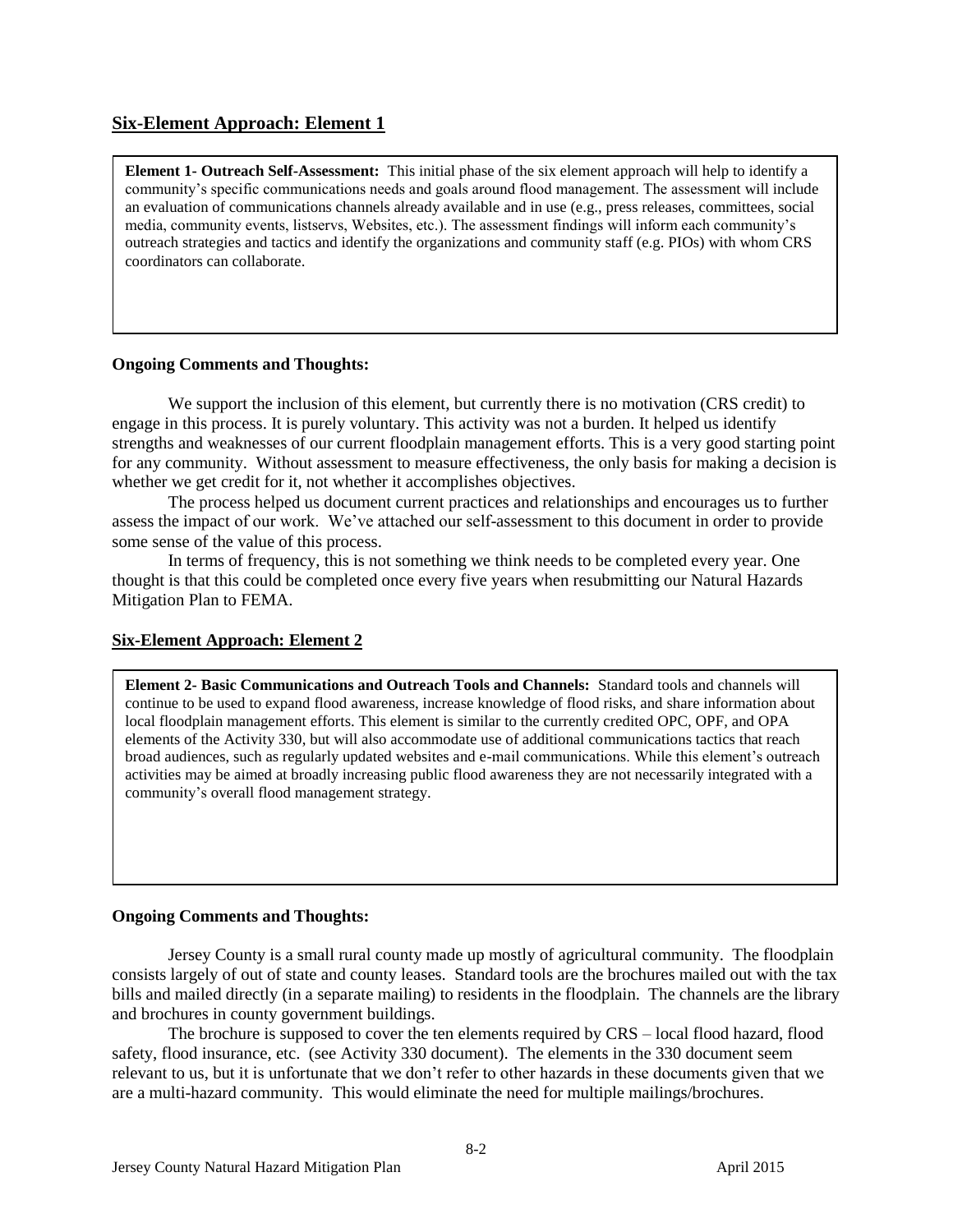A May 2009 survey shows that residents are not paying attention to the mailings, particularly if they receive these at the same time of year every year. Periodic exit polls show that other vehicles (Jersey County Shopper) would provide a much more effective means of communicating information. CRS only provides credit for a news article. Our strong sense is that people would respond more favorably to ads in newspapers. Residents are used to receiving information in this form. CRS should provide credit for more diverse delivery vehicles such as ads in the local newspaper. We could easily take the aspects of the brochure and place it in a series of ads. This may also be more cost-effective than the regular mailings.

The county Health Department and the Jersey County Business Association have web pages with links to our comprehensive Natural Hazards Mitigation Plan, but this is not where residents would think to look for information on-line. We believe the county needs its own web page with a single portal. However, in a small rural county frequent updates of a web site and e-mail communications are not effective as we are still using the dial up method and most of the floodplain are seasonal residents who do not have Internet access. This speaks to the need for multiple means of delivering information. We should get credit for using other means.

Our County Board holds monthly public board meetings. These meetings are attended by the local media which in turn report to the public. Floodplain topics could be discussed at these meetings. However, points for such activities are currently not awarded.

Perhaps the best forms of communication is a site drive-thru and face-to-face contacts with residents either individually or at public meetings. Currently, points are not awarded for face-to-face contact. The most effective form of education would be articles in the free newspaper that is distributed to every household in the county. Credit is currently provided for placing flyers in local newspapers; however, if you choose this option you cannot receive credit for any other outreach programs. In our experience flyers in a newspaper are not an effective informational tool. They tend to fall out during delivery process or the resident pulls the inserts out of the newspaper for disposal before reading. The resident is more likely to see the article. If a community chooses to go beyond the "suggested" projects it should be credited too.

Our bottom line is that the means of conveying information that would be most effective in our community would not receive credit under current CRS guidelines.

#### **Six-Element Approach: Element 3**

**Element 3- Stakeholder Engagement:** Strong internal and external relationships with those who are closest to or impacted by floodplain management decisions are critical to successful strategic communications. These relationships are an important piece of developing an effective, integrated community strategy that adds value to outreach efforts and advances local floodplain management objectives. This element encourages CRS communities to build relationships with internal (floodplain managers, engineers, PIOs, emergency managers, etc.) and external (local businesses, select homeowners, elected officials, community leaders, etc.) stakeholders to help make flood risk reduction awareness a priority.

#### **Ongoing Comments and Thoughts:**

We like element three. It provides credit for relationships we consistently nurture. However, we would like to see credit provided for efforts to address the corollary impact of an actual natural disaster. In 2008, for instance, Jersey County experienced flooding that resulted in the county being declared a federal disaster area. In the aftermath of the flood, the Floodplain Manager's Office worked closely with the Illinois Department of Public Health and the Jersey County Health Department to address septic systems in the floodplain that had been inundated by water. We worked with the county Health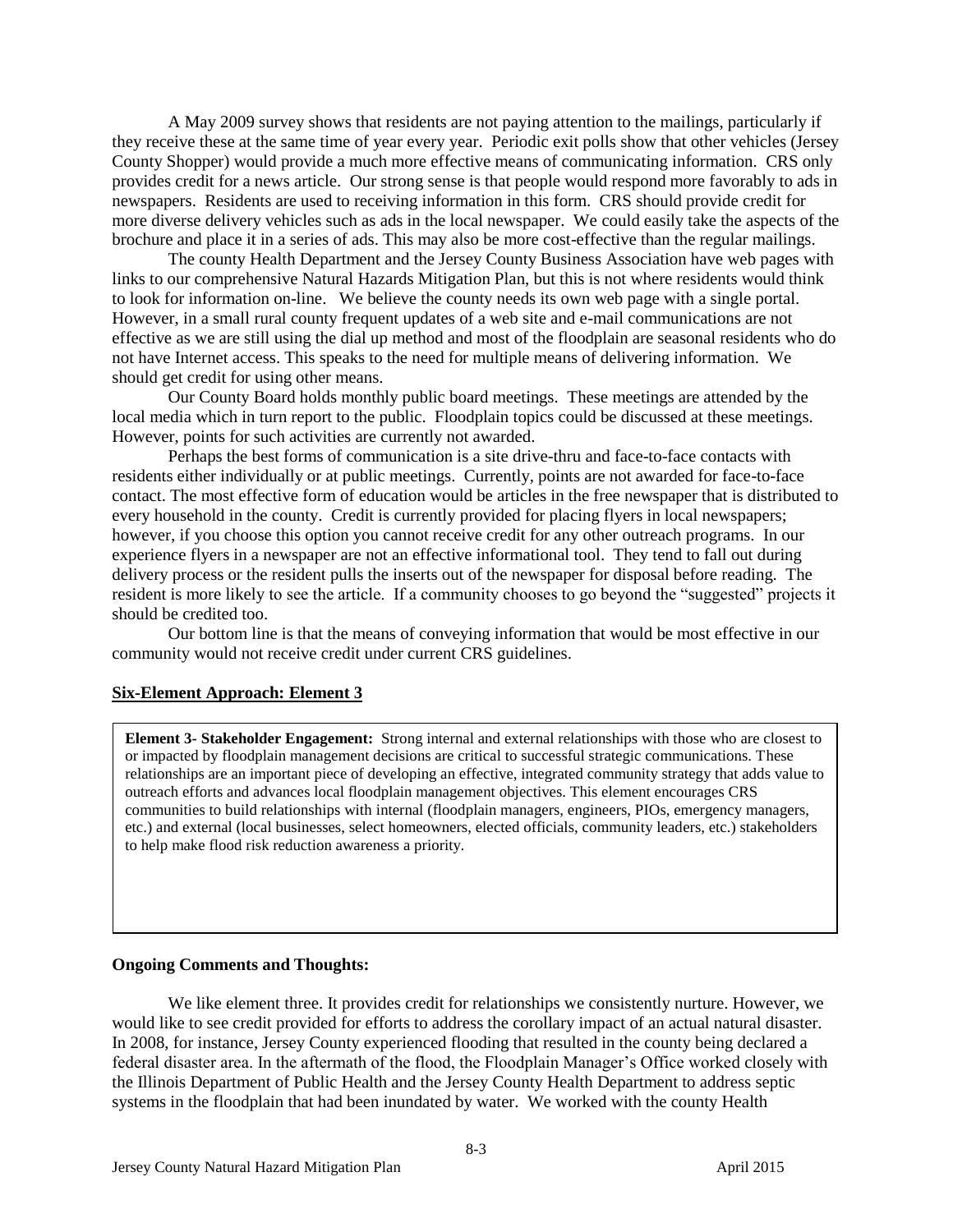Department to enforce existing ordinances governing septic systems. Counties should get credit for such activity. The Corps of Engineers backed our efforts. Indeed, our work encouraged the Corps to implement such regulations on all Corps properties. Such after-incident relationships can complement the round of activities.

We have also worked to establish an ongoing relationship with Principia College. The institution has provided assistance with our Natural Hazards Mitigation Plan (problem identification, strategies pertaining to implementation, monitoring, and evaluation). This type of relationship does not receive appropriate credit by CRS. Counties should be credited for such relationships. Colleges and universities as well as civic organizations provide valuable resources. In our instance, this relationship has been crucial. In particular, out experience suggests that credit for relationships that are consistently maintained. Ongoing relationships require a significant time investment. .

In terms of routine stakeholder engagement, the Jersey County Engineer has worked very closely with the Co. Floodplain Manager. He performs site elevation and prepares elevation certificates upon request. He will also address on site questions from the public. The Illinois Department of Transportation (IDOT) has a stake in this public information campaign. The more aware citizens are that they need to abide by laws governing aspects such as road closures, the easier it is for IDOT to perform their work. There may be issues with roads that are not visibly apparent to citizens (conditions under road, etc.). This becomes a communication issue.

The ESDA Coordinator is a mandated part-time position that plays a key role in the event of an actual incident. However, there has been very little communication between the ESDA Coordinator and the Floodplain Manager We would like to see CRS clarify the type of communication it expects the Floodplain Manager to maintain with the ESDA Coordinator as well as and the responsibilities of the ESDA coordinator to floodplain management efforts.

County Board members are part time and rely solely on the Floodplain Manager to handle problems. The County does not have a full time Administrator to oversee and advise or motivate other offices or stakeholders as to their duties. However, their support is gained when objectives for floodplain management are requested (ex: septic system). Finally, the County Sheriff's office is stretched thin. Flood risk reduction is not their priority.

### **Six-Element Approach: Element 4**

**Element 4- Outreach Strategy and Integrated Plan:** In Element 4, communities will develop integrated communications plans that incorporate measureable objectives, well-articulated strategies, and locallyappropriate tactics and activities. This is similar to CRS' current public information program strategy (OPS) as the plan will guide outreach activities. Cohesive plans will incorporate communications into all aspects of flood awareness, mitigation, and management.

#### **Ongoing Comments and Thoughts:**

This is a very important element. It makes perfect sense to have an integrated strategy. We are a diverse community. We have rural areas without phone service or Internet access. We have seasonal residents. These different constituencies require a different communications approach.

One question is whether we can receive credit for a plan that is integrated into a larger natural hazards information campaign? It seems as if we should receive credit for this. This makes more sense to us than developing a comprehensive plan just for floods and then one for all other hazards.

CRS needs to be aware that the successful adoption and implementation of a public outreach plan is subject to available resources. We can only execute what we've been given the resources (human/financial) to execute.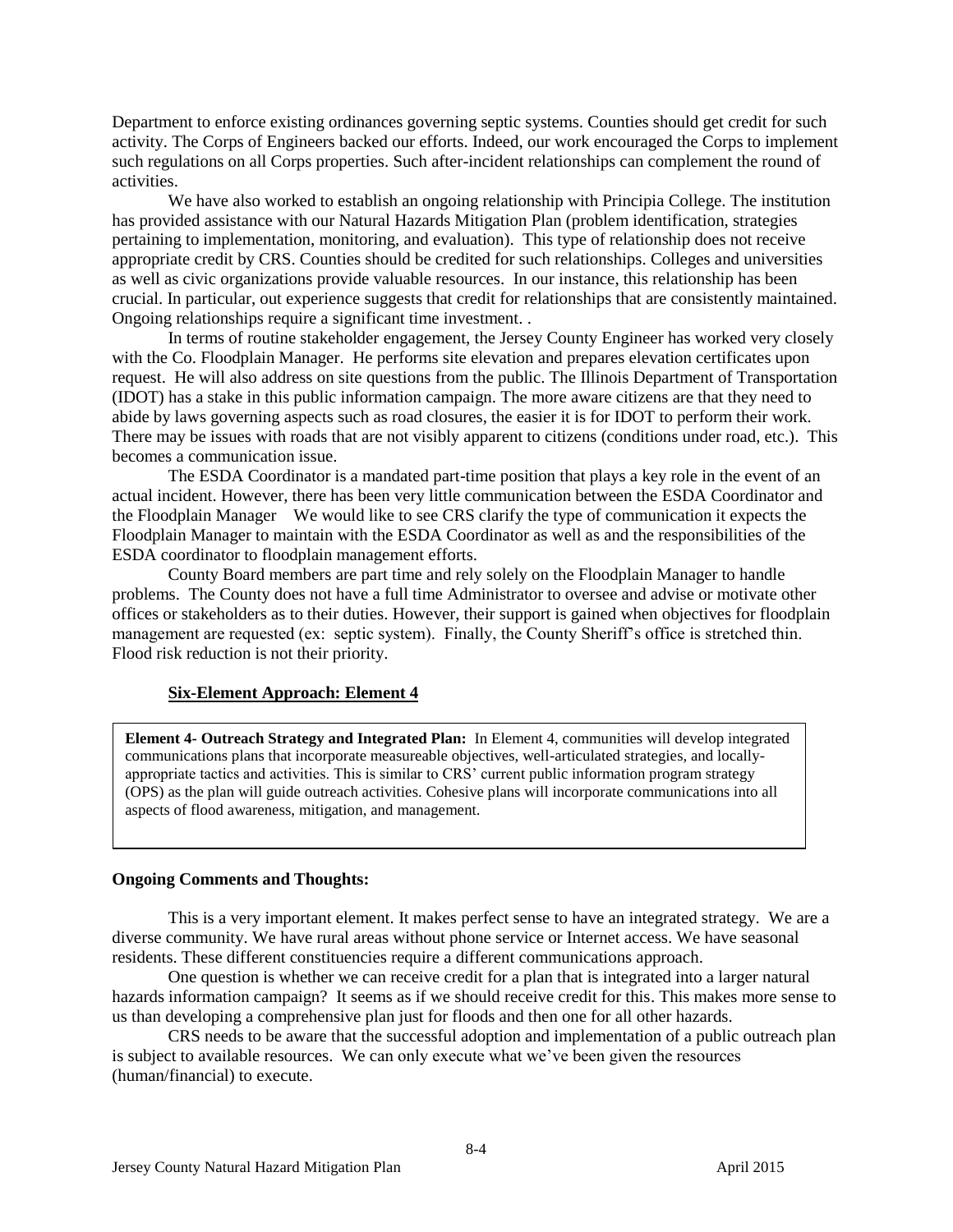### **Six-Element Approach: Element 5**

**Element 5- Target Audiences and Special Opportunities:** Because no two communities are alike and come in so many types and sizes, they all have unique populations that need special attention (e.g., V Zone residents, non-English speakers, contractors, driver's education students), present unique opportunities for outreach due to local floodplain management programs (e.g., levees, flood control planning, particularly hazardous areas, repetitive loss areas), or are impacted by circumstances that need special attention (post-flood recovery, new FIRMs). This element encourages communities to identify their unique communications needs (with information gathered through their self-assessment and, possibly, their strategy development) and focus outreach efforts in these areas.

### **Ongoing Comments and Thoughts:**

We are very supportive of this element because it recognizes that there is not a one-size fits all approach. As we stated earlier, the activities we deem most effective are not awarded credit. Currently no motivation to consider unique needs. The only motivation is to implement the status quo – which is not effective. There needs to be recognition, however, that to target unique communities requires resources (time, money, etc.) that may not be readily available. Is there any way CRS could promote more grant programs to support such activities?

We have a unique situation in that most of the county's floodplain sites are not inhabited full time. This requires us to rely on the US Army Corps of Engineers to help enforce our regulations and ordinances through their leases.

Because of the flood disaster of 2008, the geographical area has changed considerably, and Jersey County needs new technical information for the GIS mapping such as flyovers. To target the needs of unique communities, we need such information. Available funding for these activities is scarce.

Our audience is best targeted by on site visits where information can be relayed on a one-on-one basis. Currently, we are not awarded any points for this form of communication. Our floodplain manager carries literature in his vehicle to hand out to citizens. Again, we don't receive any points for this.

We receive credit for keeping brochures in the local library; however this is not an effective method of communication. Our general advice is that this strategy has limitations for unincorporated county residents as you must purchase an annual library card and many cannot afford to do so. Such individuals would not think of going to a library for floodplain information, they would call the office first.

### **Six-Element Approach: Element 6**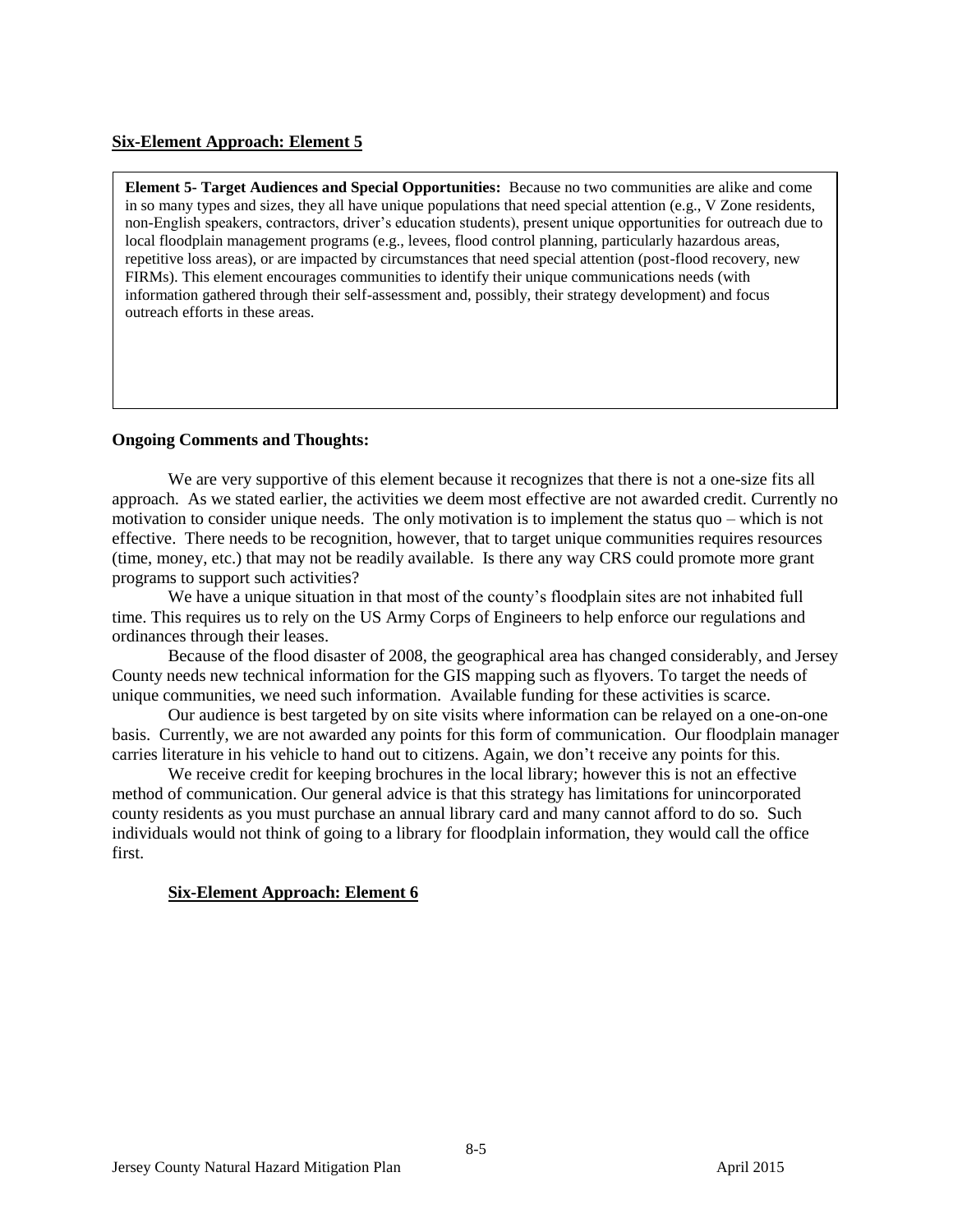**Element 6- Evaluation and Program Refinement:** Regular evaluation of outreach efforts is important to informing and building upon communications and outreach efforts. This element has two parts. The first is conducting regular evaluations of a CRS community's communications programs and strategies to determine appropriateness, strengths and weakness of tactics, and changes in priorities. The second is taking steps to refine programs and strategies to reflect lessons learned from the evaluation. These regular evaluations will not only facilitate the development of more robust strategic outreach, but will also encourage communities to keep tabs on their overall performance.

### **Ongoing Comments and Thoughts:**

Our small county government does not have the staffing to do regular evaluations due to lack of funding. This is one of the reasons the smaller municipalities (Grafton, Jerseyville, Elsah) do not volunteer to become a part of CRS. They view the increased paper work as too burdensome. CRS should take a closer look at re-evaluating how the point system is calculated for smaller communities versus larger ones. We have the determination and ideas; however we do not have the resources or support of as many stakeholders as a larger county. Therefore, despite considerable work on our part, it is very challenging to achieve our goal of a lower class rating. To the extent we've engaged in evaluation, we've relied on studies conducted by Principia College faculty and students.

Because of time and lack of manpower, is there a way CRS could provide some external evaluation based on reports we could generate.

### **Preliminary Self-Assessment**

*This preliminary assessment is the starting point for the CRS Public Information pilot project. Please fill it out to inform our first meeting. Your answers will guide the project objectives and strategy. As part of the project you will also be asked to review a broader Self Assessment being developed as the starting point for participation in CRS as a whole.*

# **The Flood Hazard**

1. The major flood related threat we need to educate residents about or focus public outreach on is: riverine flooding and flash flooding

2. Other issues of concern include: *(e.g., issues related to flood control structures, drainage concerns, seasonal flooding, species habitat, new development):* Seasonal flooding; storm water management (drainage); health (septic systems susceptible to flooding, water borne diseases); new development

 **Resident and Business Basics** Jurisdiction(s) addressed: Jersey Co. Unincorporated Population: 22,000 Structures in SFHA: 538 Structures outside SFHA: 9711 NFIP policies in force: 134 % of SFHA properties with flood insurance: 24% Repetitive loss properties: 236 Businesses subject to flooding: 4 Major employers subject to flooding

3. Current or upcoming floodplain management initiatives include: Mitigation (structure elevations, relocations, buyouts); health (flood proofing of septic systems); storm water management (new ordinance being developed as of 9/15/09)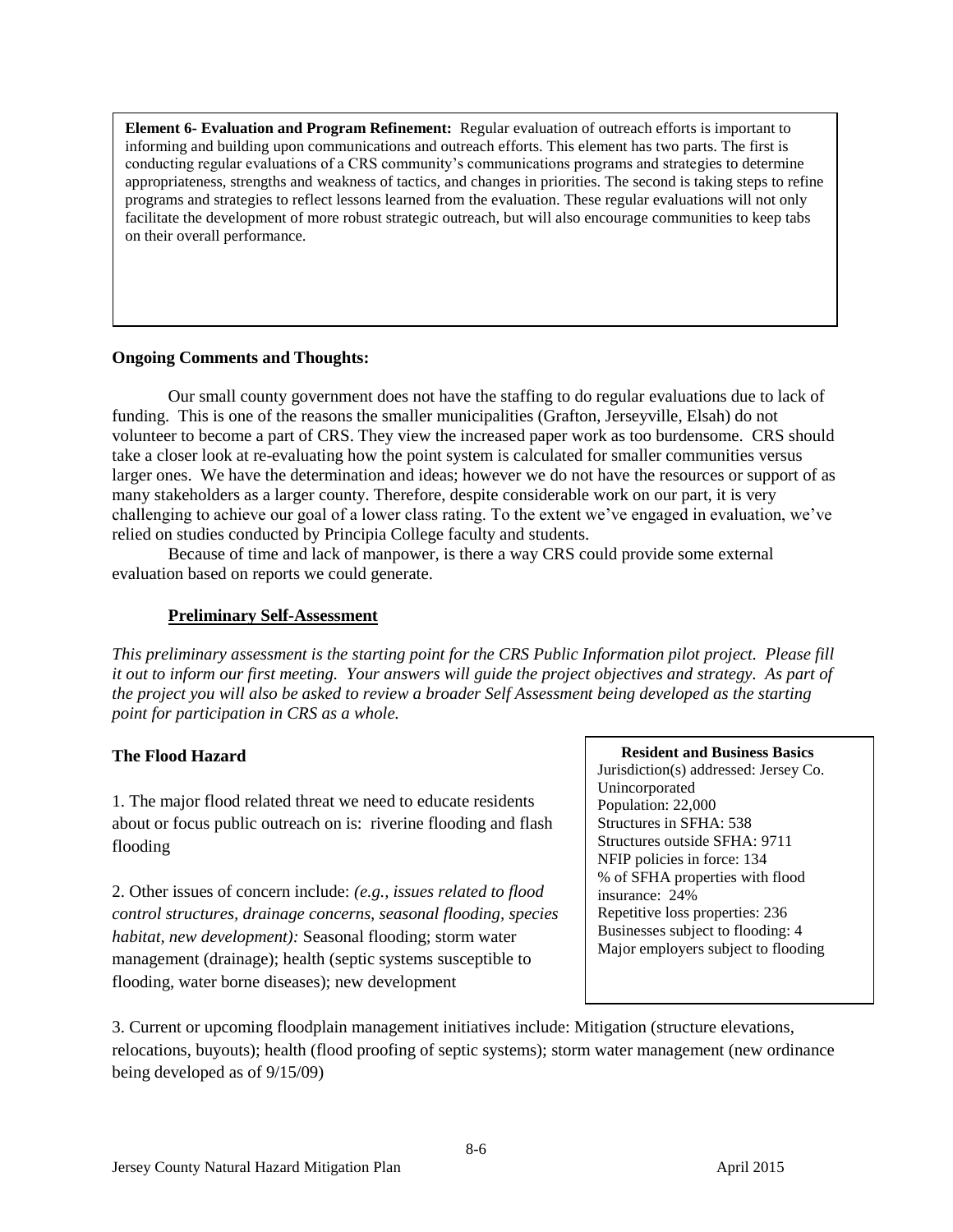# **The Key Players**

4. The key individuals / departments within my organization that are important in designing and undertaking a public information effort include: (Mike Prough) Jersey County Floodplain Coordinator and Jersey Code Administrator; (Theresa Macias) Jersey County Health Department; (Alan Gilmore) President, Jersey County Business Association; (Pam Heitzig) Jersey County Board Chairman; (Brian Roberts, John Williams ) Political Science Department, Principia College

5. The other organizations/individuals that should have a key role in designing and undertaking a public information effort include: (Larry Mead) ESDA Coordinator; Mayors of the various municipalities in the county (Jerseyville, Grafton, Elsah, etc.); (Jennifer Russell) University of Illinois Extension Office; Local media outlets (Jersey County Journal, WBGZ, WJBM, Jersey County Shopper); Soil and Water Conservation District

6. Other organizations we need to reach out to for support include: Mayors of the various municipalities in the county (Jerseyville, Grafton, Elsah, etc.); (Jennifer Russell) University of Illinois Extension Office; Local media outlets (Jersey County Journal, WBGZ, WJBM, WJBZ, Jersey County Shopper); Lewis and Clark Community College; Local 100 Community School District; QEM and other fire districts; Rotary Club and other service clubs

Red Cross

7. Organizations we've worked with successfully in the past include: Jersey County Health Department; Principia College (political science department professors and students)

# **Audiences**

8. Given our population characteristics, the cultural, age, income, language or literacy factors to take into account include:

- Literacy concerns some segments of the county's population might have challenges reading press releases and brochures or completing written surveys;
- Senior citizens who tend to rely on more traditional means of communication (mailings, notices in papers)
- Significant number of community members in this bedroom community that spend time commuting, traveling to various events in the county and therefore have less time to pay attention to information in paper or to direct mail, etc.; Most citizens obtain information only in a time of need, i.e. when purchasing a homeowner insurance policy, they will listen to their agent or take time to read a brochure or when purchasing a car, they will read up on the model's statistics.
- Ten percent of the county lives in poverty and the unemployment rate (as of September 2009) is unemployed
- Media market Jersey County is part of a larger media market (St. Louis), but the St. Louis media is not the most effective way to reach a Jersey County audience

9. Specific neighborhoods or areas of the community, if any, that may require special focus include:

- Certain Corps of Engineers lease properties (Shady Oaks, Coon Creek, Beltrees Road)
- Privately owned ground in the floodplain where residence lease (ex: cabin sites at Nutwood Bridge)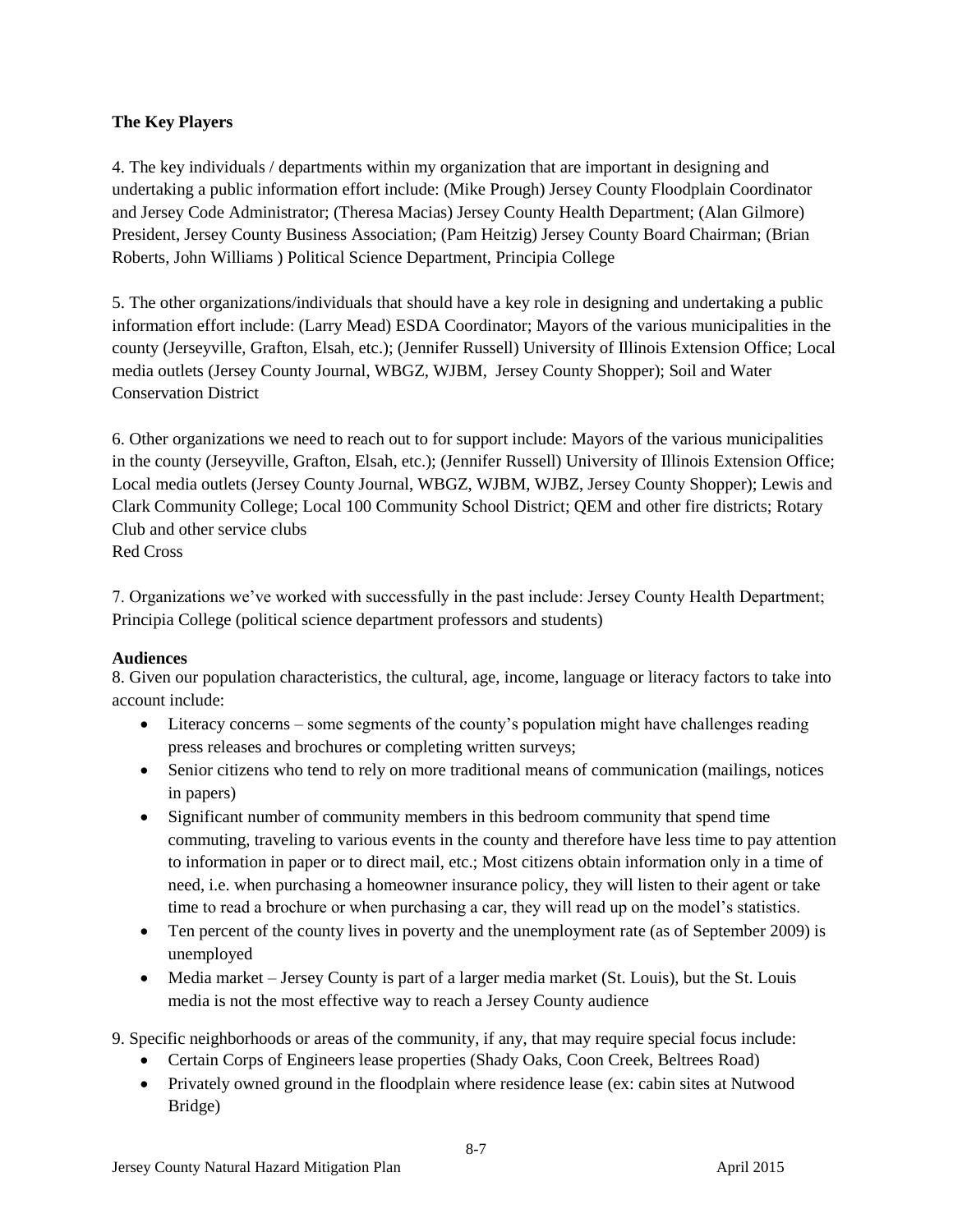- Spankey
- Grafton (deserving of special focus because of its population size [725 in a county of 22,000] and its susceptibility to riverine flooding)
- Village of Elsah, while smaller than Grafton, is also more susceptible to riverine flooding (note: neither Grafton nor Elsah are part of the CRS)

# **Current Outreach Materials and Activities**

10. Current public information/outreach efforts include:

- Annual outreach program mailer to floodplain residents and county residents
- Jersey County Floodplain Open House for new digital maps
- Annual outreach program: "Vendors Flood Insurance Rate Map Information" (Jersey County Floodplain Coordinator and Building Permit Administrator's office)
- Jersey County Natural Hazards Mitigation Plan posted on web page of County Health Department and linked to by the Jersey County Business Association web page
- Information contained in occasional newsletters of the Jersey County Business Association
- Periodic surveys of county resident knowledge of and interest in natural hazard mitigation (conducted and analyzed by Principia College students and political science faculty members)

11. These materials/activities focus on: Flood insurance, mandatory purchase of flood insurance, flood safety and health, benefits of open space preservation, property protection measures, beneficial floodplain functions, a map of the local flood hazard, floodplain development permit requirements, drainage system maintenance, building practices, general hazard mitigation efforts, county departments to contact in case of needs, special permitting (floodplain permits)

12. Their effectiveness is assumed to be (excellent, good, fair, little impact) as measured by: In May 2009, Principia College students conducted a survey of more than 200 Jersey County residents on the topic of public information pertaining to natural hazards mitigation. Residents had difficulty recalling even the receipt of information contained in the tax mailings. They expressed a strong preference for receiving information from sources such as the Jersey County Shopper. Our conclusion about the mailers, therefore, is that they are having little impact. Very few citizens obtain information by walking-in to the county government offices.

# **Proposed Materials and Activities**

13. We most need to help residents and business owners:

- Know their flood risk
- Protect residents from the flood risk
- How individuals can insure for the flood risk
- Support action to prevent future problems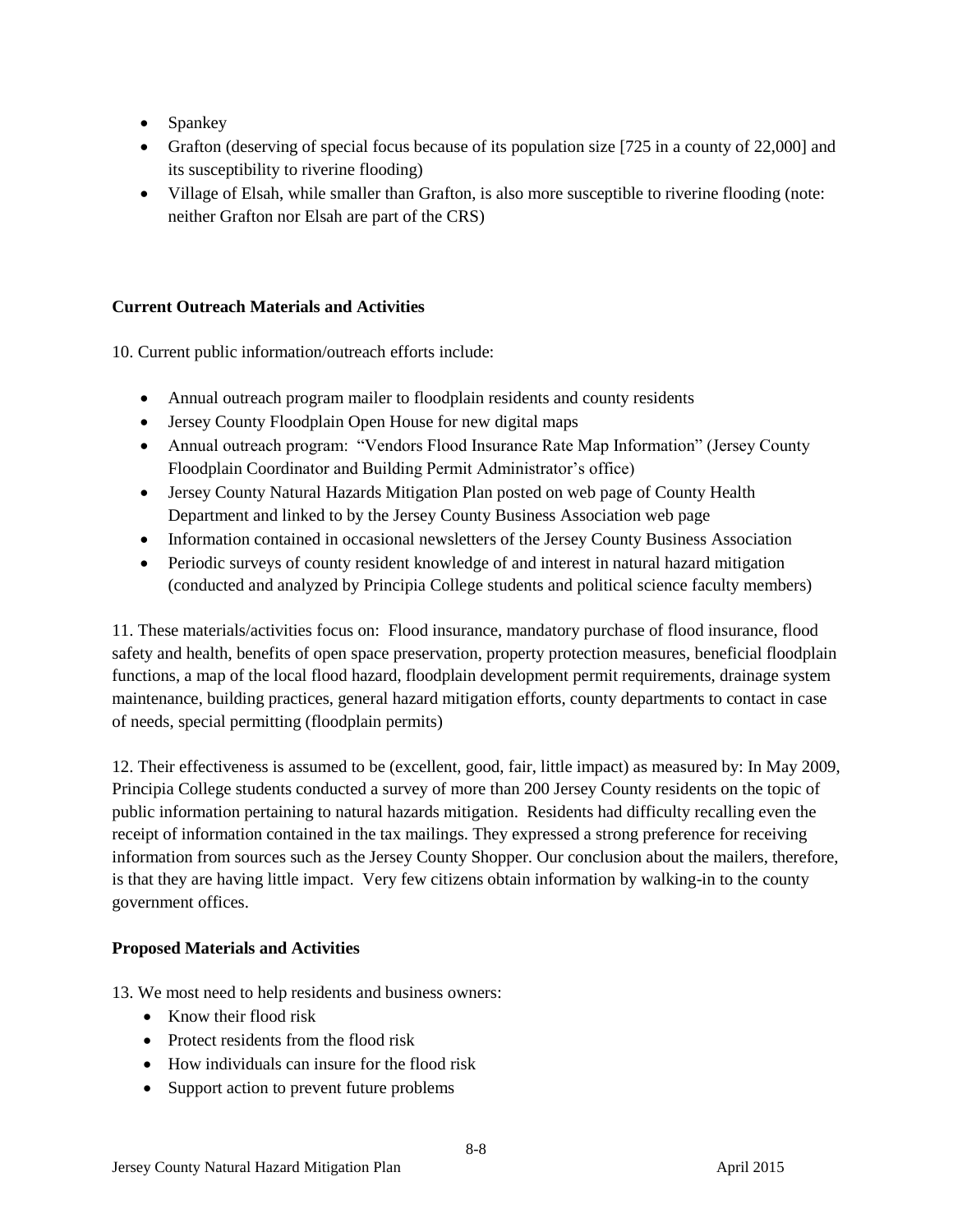- Relate the importance of "selling" flood insurance, in particular, training the agents on how to process ICC claims, as many do not know the procedure
- Realize the importance of classroom education in local schools
- Better utilize information in their source of communication outlet

14. Looking at the 10 CRS topics, the following are most important to us from a public information/outreach perspective (circle, comment or rank):

The local flood hazard (6) Flood safety (4) Flood insurance (5) Property protection measures (1) The natural and beneficial functions of the local floodplain (9) A map of the flood hazard (6) The flood warning system (8) Floodplain permit requirements (2) Substantial improvement and substantial damage requirements (3) Drainage system maintenance (7)

15. Other topics of importance: building codes

### **Media Assessment**

16. Media outlets that could be particularly important to us include: Jersey County Journal, WBGZ, WJBM, WJBZ, Jersey County Shopper

17. Our web site could be enhanced through: actually having a web site with a single county portal

# **The Bottom Line**

18. Subject to further discussion, the top priority for improving public information and outreach to improve floodplain management and reduce the risks and consequences of flooding should be:

We need a comprehensive public education campaign based initially on traditional sources of communication (newspapers, Jersey County Business Association newsletters). Working through these outlets, we can work to make county residents more aware of floodplain management efforts. This is the first step. Once visibility is raised, we could then broaden our campaign to newer forms of communication (county government web page). The use of a web page, however, would need to be regularly reinforced through the more traditional measures we have identified. Currently, we are conducting public information and outreach in ways that satisfy certain CRS criteria (information housed in library), but that are not the most effective means of communicating with the public.

19. We can achieve our objectives if we: listen to how the public prefers to receive their information. We have some better sense of this from a 2009 survey of Jersey County residents. It would also be helpful to have a coherent campaign with consistent "branding." We need some simple ways in which residents can understand the concept of "mitigation."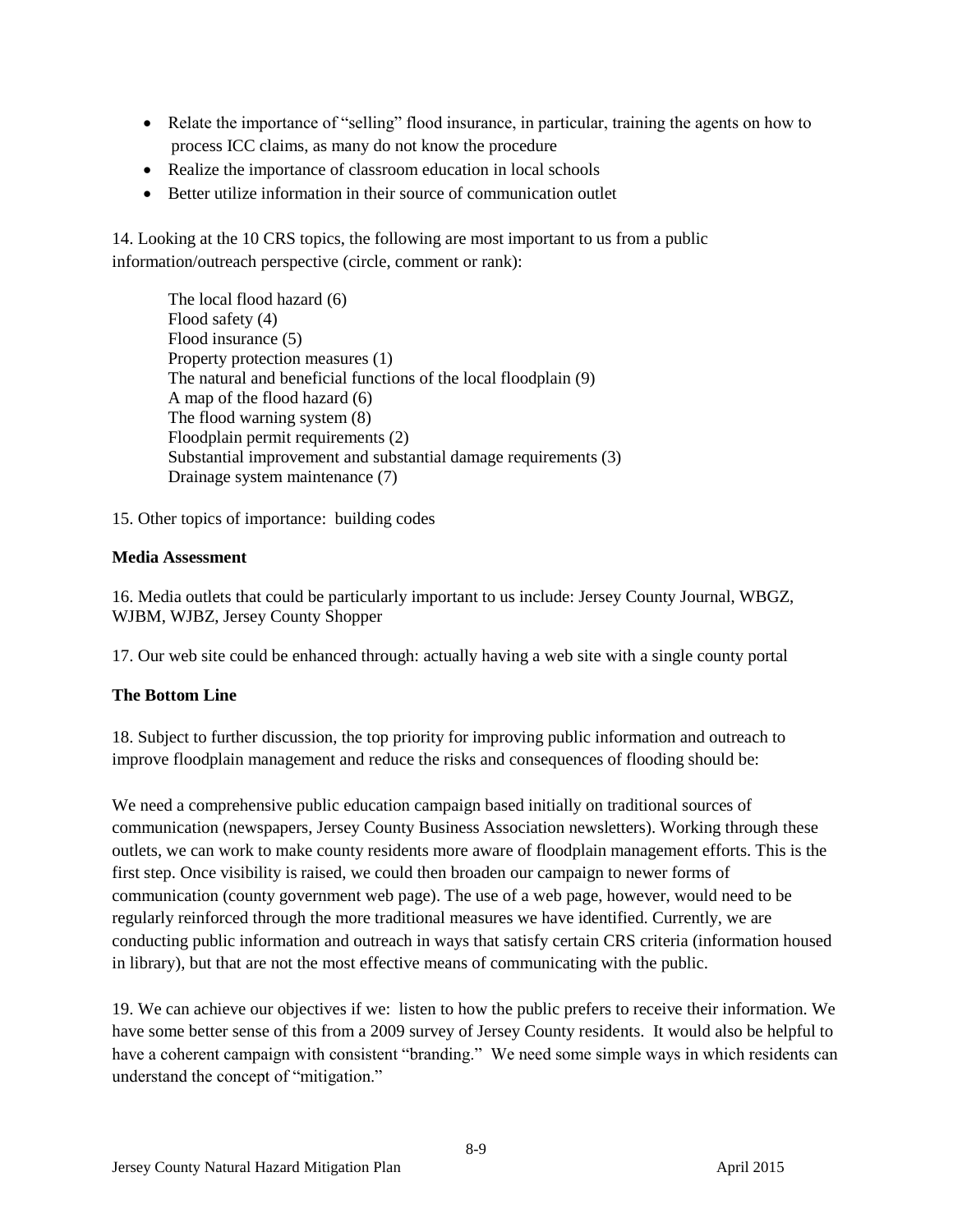### **Public Information Strategy**

A public information program strategy is a document that receives CRS credit. It is a review of local conditions, local public information needs, and a recommended action plan of activities. A strategy consists of the following parts.

- The local flood hazard.
- The property protection measures appropriate for a specific hazard.
- Flood safety measures appropriate for the local situation.
- The public information activities currently being implemented within the community including those by non-government agencies.
- Goals for the community's public information program

**CRS credit:** The Community Rating System provides 100 points for a public information program strategy. Although not discussed before the exercises, the CRS provides the most credit for direct mailings to floodplain residents. Credit also favors newsletters, website and libraries. Fewer points are given for other media, such as presentations at meetings and booths at shopping malls because they reach fewer people.

Successful hazard mitigation program involves both the public and private sectors. Public information activities advise property owners, renters, businesses, and local officials about hazards and ways to protect people and property from these hazards. These activities can motivate people to take the steps necessary to protect themselves and others.

This chapter starts with activities that reach out to people and tell them to be advised of the hazard and some of the things they can do. It then covers additional sources of information for those who want to learn more.

# **8.2. Outreach Projects**

Technical assistance and library resources are not of much use if no one knows they exist. An outreach project can remedy this. Sending notices to property owners can help introduce the idea of property protection and identify sources of assistance.

Outreach projects are the first step in the process of orienting property owners to property protection and assisting them in designing and implementing a project. They are designed to encourage people to seek out more information in order to take steps to protect themselves and their properties.

**Direct mailings:** The most effective types of outreach projects are mailed or distributed to everyone in the community or, in the case of floods, to floodplain property owners.

Research has proven that outreach projects work. However, awareness of the hazard is not enough; people need to be told what they can do about the hazard, so projects should include information on safety, health and property protection measures. Research has also shown that a properly run local information program is more effective than national advertising or publicity campaigns. Therefore, outreach projects should be locally designed and tailored to meet local conditions.

**News media**: Local newspapers can be strong allies in efforts to inform the public. Press releases and story ideas may be all that's needed to whet their interest. After a tornado in another community, people and the media become interested in their tornado hazard and how to protect themselves and their property. Local radio stations and cable TV channels can also help. These media offer interview formats and cable may be willing to broadcast videos on the hazards.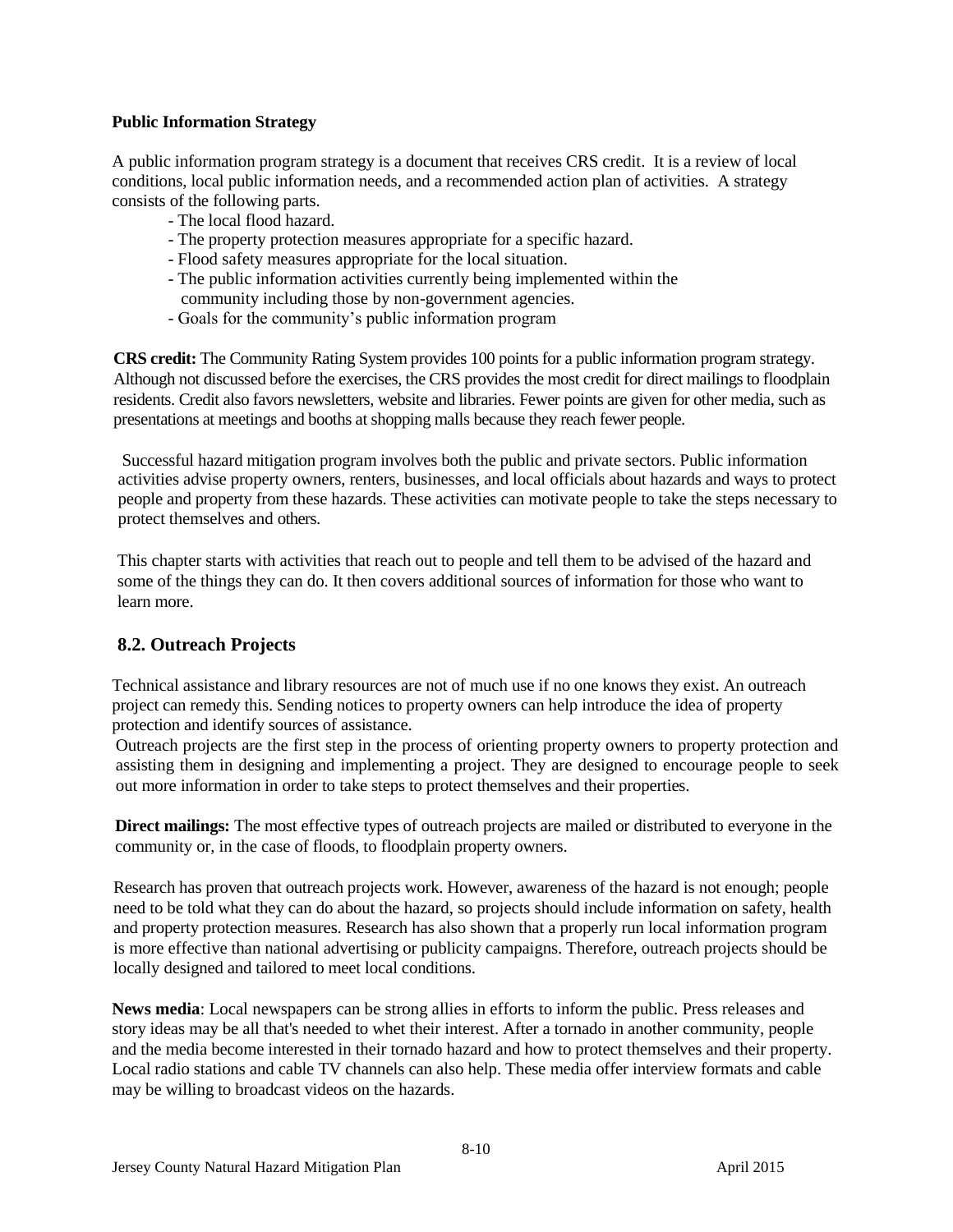**Other approaches:** Examples of other approaches include:

Presentations at meetings of neighborhood, civic or business groups, Displays in public buildings. Signs in parks, along trails and on waterfronts that explain the natural features (such as the river) and their relation to hazards (such as floods), Brochures available in municipal buildings and libraries, and Special meetings such as flood proofing open houses.

**Local implementation:** Jersey County uses the tax parcel mailer to contact the flood property owners. We also use the local papers and radio stations to keep people informed.

### **Library**

The community library is an obvious place for residents to seek information on hazards, hazard protection, and protecting natural resources. Books and pamphlets on hazard mitigation can be given to libraries, many of them obtained free from state and federal agencies. Libraries also have their own public information campaigns with displays, lectures, and other projects, which can augment the activities of the local government.

**There are many hazard protection references that can be put in libraries**



**Local implementation:** The Jersey County Library has a variety of references on natural hazards. The CRS checks our floodplain reference section on an annual basis and Jersey County is working on a multi county web site with SIU and Lewis & Clark Community College.

**CRS credit:** The Community Rating System provides up to 30 points for having a variety of flood references in the local public library and up to 36 more for similar material on municipal web sites.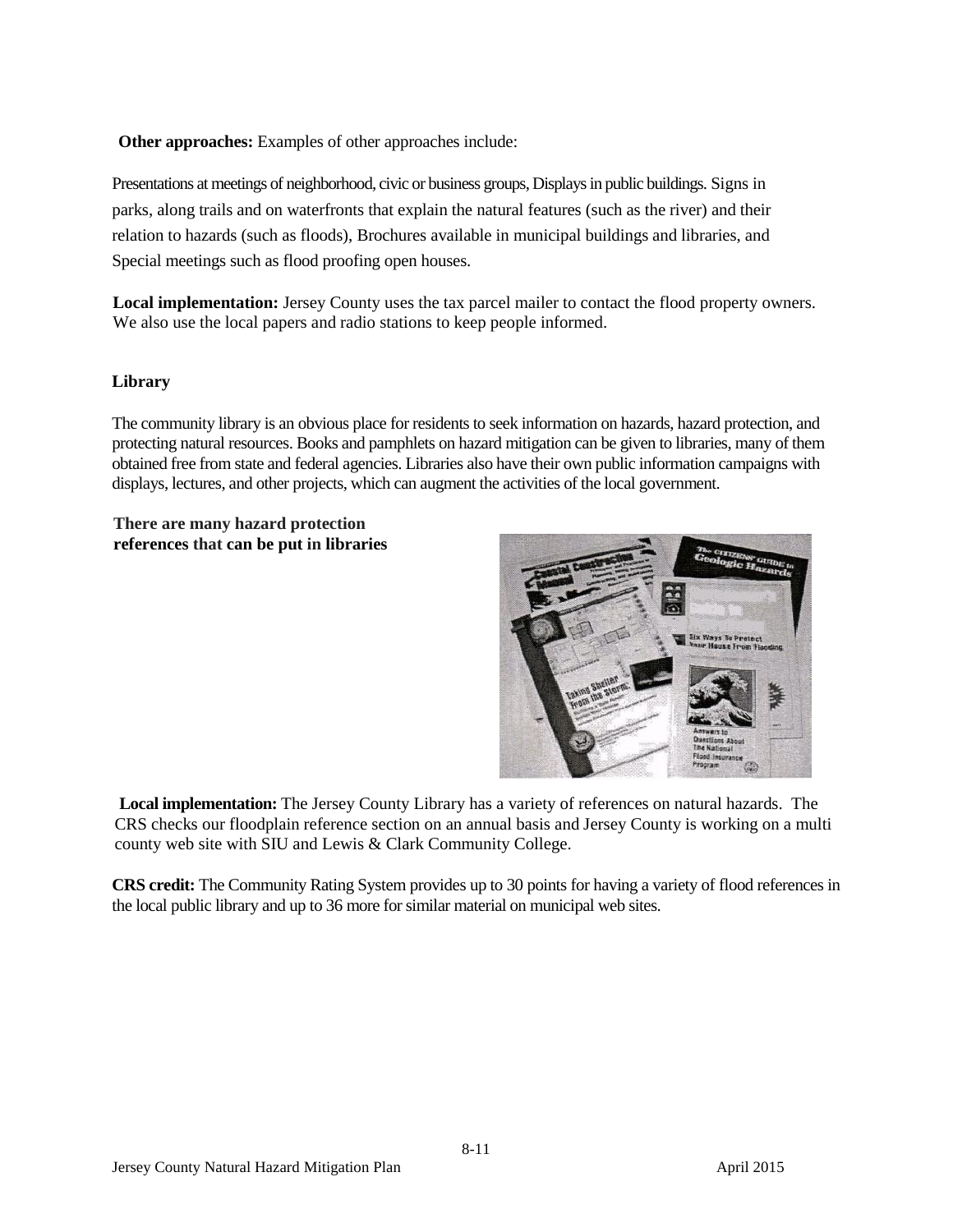# **8.3. Real Estate Disclosure**

Many times after a flood or other natural disaster, people say they would have taken steps to protect themselves if only they had known they had purchased a property exposed to a hazard. Three regulations, one federal and two state, require that a potential buyer of a parcel be told of their exposure to a hazard.

*Federal law:* Federally regulated lending institutions must advise applicants for a mortgage or other loan that is to be secured by an insurable building that the property is in a floodplain as shown on the Flood Insurance Rate Map.

Flood insurance is required for buildings located within the base floodplain if the mortgage or loan is federally insured. However, because this requirement has to be met only 10 days before closing, often the applicant is already committed to purchasing the property when he or she first learns of the flood hazard.

*Residential Real Property Disclosure Act:* This law requires a seller to tell a potential buyer:

- If the seller is aware of any flooding or basement leakage problem
- If the property is located in a floodplain or if the seller has flood insurance
- If the seller is aware of a radon problem
- If the seller is aware of any mine subsidence or earth stability defects on the premises
- If the seller is aware of any structural defects

This State law is not wholly reliable because the seller must be aware of a problem and willing to state it on the disclosure form. Due to the sporadic occurrence of flood events, a property owner may legitimately not be aware of potential flooding problems with a property being sold or purchased. Practices by local real estate boards can overcome the deficiencies of these laws and advise newcomers about the hazard earlier. They may also encourage disclosure of past flooding or sewer problems, regardless of whether the property is in a mapped floodplain.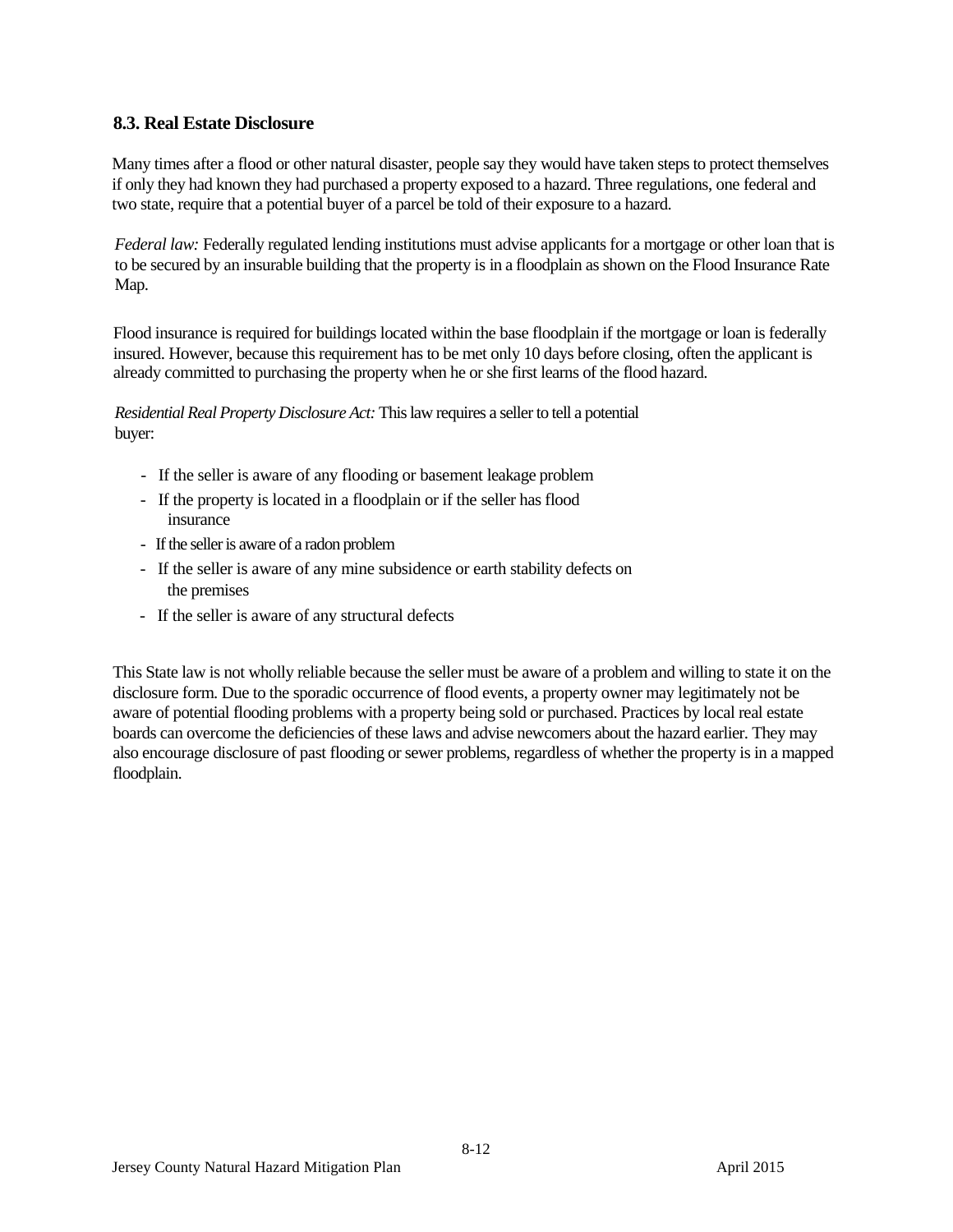**Local implementation:** Jersey County has used work shops to educate bankers, realtors about flood plain regulations.

**CRS credit:** Communities would receive 10 points for the two state laws. Up to 46 more points are available if real estate agents implemented a program that checked the FIRMs before a property was listed and provided the flood hazard information to house hunters. Ten points would be provided if local real estate agents gave out brochures that advised people to check out

a property's hazards before they commit to a purchase.

# **8.4. Technical Assistance**

**Hazard information:** Many benefits stem from providing map information to inquirers. Residents and business owners that are aware of the potential hazards can take steps to avoid problems and/or reduce their exposure to flooding. Real estate agents and house hunters can find out if a property is flood prone and whether flood insurance may be required.

Communities can easily provide map information from FEMA's Flood Insurance Rate Maps (FIRMs) and Insurance Studies. They may also assist residents in requests for map amendments and revisions when they are needed to show that a building is outside the mapped floodplain.



Communities often supplement what is shown on the FIRM with maps that complement and clarify the FIRM and information on additional hazards, flooding outside mapped areas and zoning. When the map information is provided, community staff can explain insurance, property protection measures and mitigation options that are available to property owners. They should also remind inquirers that being outside the mapped floodplain is no guarantee that a property will never get wet.

**Property protection assistance:** While general information provided by outreach projects or the library helps, most property owners do not feel ready to retrofit their buildings without more specific guidance. Local building department staffs are experts in construction. They can provide free advice, not necessarily to design a protection measure, but to steer the owner onto the right track.

Building or public works department staff can provide the following types of assistance:

— Visit properties and offer protection suggestions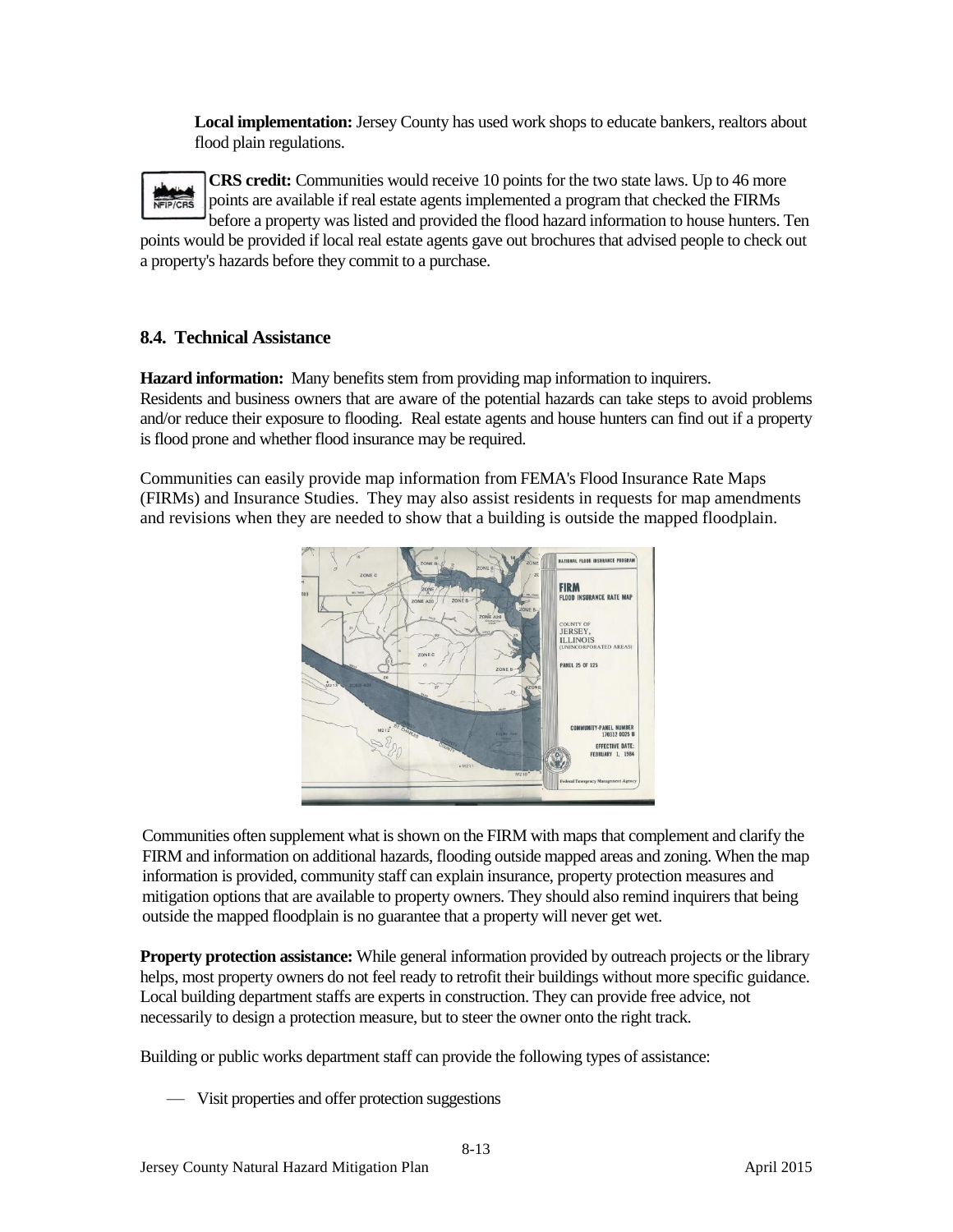- Recommend or identify qualified or licensed contractors
- Inspect homes for anchoring of roofing and the home to the foundation
- Provide advice on protecting windows and garage doors from high winds
- Explain when building permits are needed for home improvements

**Local Implementation**: The Jersey County Health Department provides technical guidance related to septic system failure and well contamination. The Jersey County Floodplain Coordinator works with the local government officials as well as with the Health Department and public when someone inquires about properties located in the floodplain. The Floodplain Coordinator also provides technical assistance and mitigation techniques.

**CRS credit**: The Community Rating System provides 140 points for providing map information to inquirers. The community must keep the maps up to date. Up to 71 points are available for providing one-on-one flood protection assistance to residents and business and making site visits. Both services must be publicized.

# **8.5. Public Information Program Strategy**

### *Brochures, Newsletters and Website*

To encourage participation by area landowners, informational brochures have been developed for distribution throughout the watershed. GRLT publishes its own brochure about the Piasa Creek Watershed Project (PCWP). This brochure provides an overview of what a watershed is and basic facts regarding the Piasa Creek Watershed. The publication continues by illustrating the various problems associated by different types of erosion along with the tools GRLT uses to solve those particular problems. The brochure is distributed at Soil & Water Conservation Districts and USDA Service Centers, county courthouses, and libraries in the PCWP three county regions.

GRLT distributes a newsletter twice a year to approximately 2,500 residents of the region. Updates on the Piasa Creek Watershed Project are included in each issue.

The Piasa Creek Watershed Project is highlighted on the GRLT website, showing maps and an assortment of projects and updates on the effort. The website is www.greatriverslandtrust.com.

### *Tours*

As various projects are completed, such as stream buffers, sediment basins, riffle pools, etc., tours will be arranged for area landowners to further encourage their participation by viewing successfully completed projects. On June 14, 2002, GRLT together with the PC-WET program hosted a driving tour of the major projects in the Piasa Creek Watershed Project. The trip began at Lewis & Clark Community College and drove along the sites of various projects that have been implemented or are in the planning stages. Along the way, PC-WET participants performed water quality tests along certain areas of the creek. The tour proved to be a hands-on approach to learning about how various tools can be utilized to prevent sediment reduction in the Piasa Creek Watershed.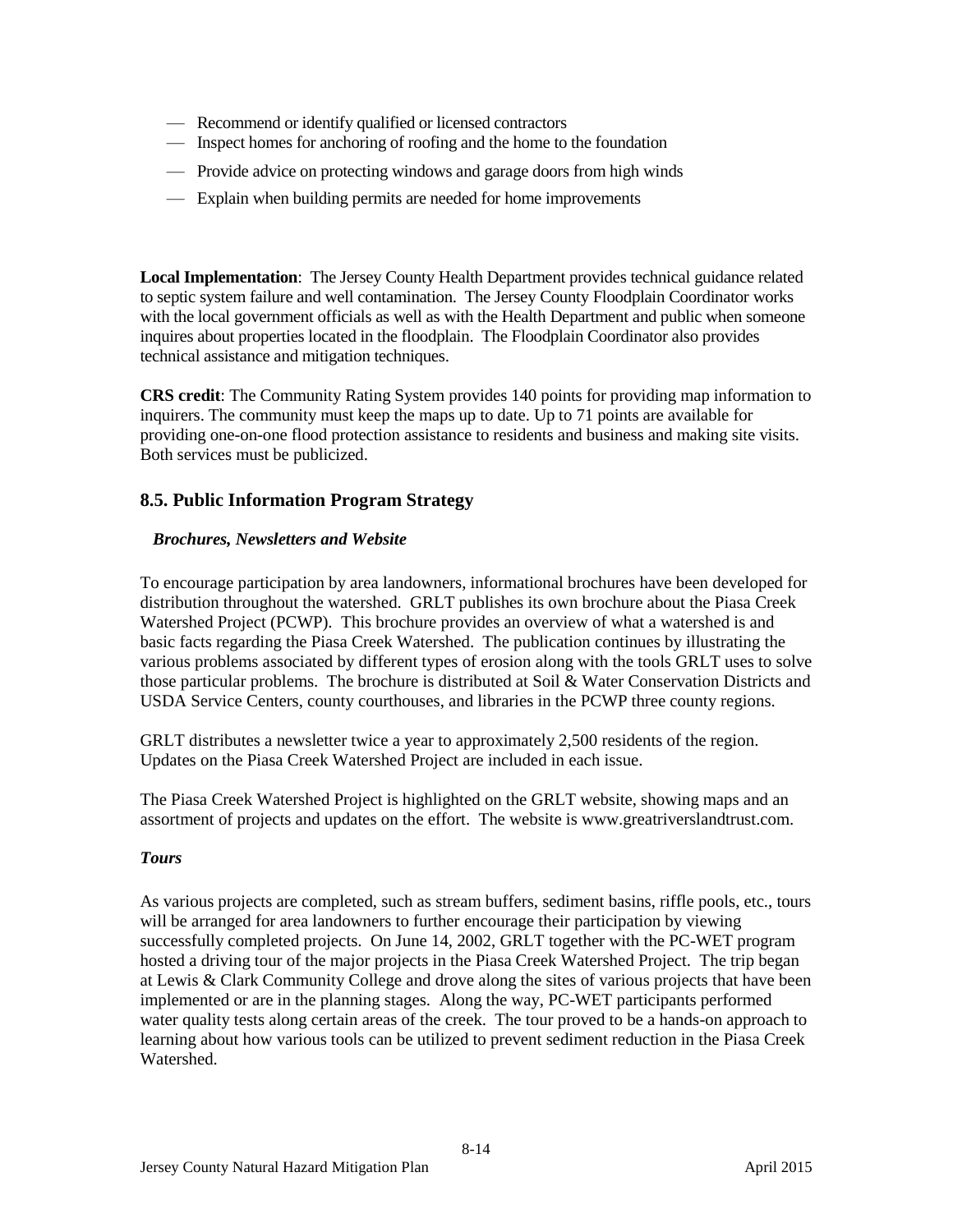# *Press*

Piasa Creek Watershed Project has been publicized by various press releases since the project's beginning in 2000. These press releases have been in newspaper publications such as the St. Louis Post Dispatch, the Alton Telegraph, and the Illinois Business Journal. The project has also been featured in public radio announcements on WBGZ. Making the public more aware of this important project has made public acceptance of PWCP a reality. The following reflects in more detail some of the press releases during recent years.

- **Illinois Business Journal (2001)** "Piasa Creek Watershed Project to have Benefits for All"
- Alton Telegraph (2002) "Decision May Help River, Water Plant"
- St. Louis Post Dispatch (August 8, 2002) "Organization Will Restore Lake at Boy Scout Camp"
- St. Louis Post Dispatch (September 5, 2002) "Boy Scout Board OK's Plans to Develop Lake"
- St. Louis Post Dispatch (November, 2002) "Piasa Watershed May Get Federal Fund Boost"
- Alton Telegraph (February 11, 2003) " Council recommends Catholic Charities Lease"
- Alton Telegraph (February 11, 2003) "After years of planning, road project to begin"
- Alton Telegraph (October 3, 2003) "Deal will preserve Scout camp in Godfrey: Conservation group plans to restore 15 acres at Camp Warren Levis"
- St. Louis Post-Dispatch (October 29, 2003) "Joint project will restore use of silted-up lake at Scouts' Camp Warren Levis near Godfrey"
- Alton Telegraph (October 30, 2003) "Open house Sunday at Camp Warren Levis"

### *Awards*

Piasa Creek Watershed Project was selected as a finalist for the 16th Annual Governor's Pollution Prevention Awards hosted by the Illinois Waste Management and Research Center (WMRC). The Governor's Pollution Prevention Awards annually honor Illinois companies and organizations that are making efforts to reduce their environmental impact and improve their economic viability. The award ceremony was held on October 18, 2002 in Champaign, Illinois. GRLT's Alley Ringhausen and Amanda Langford attended the event as well as Mark Johnson from IAW.

### *Piasa Creek Watershed Education Team Project*

The Piasa Creek Watershed Education Team Project (PCWET) is an academic environmental education project that allows middle school students to better understand the importance of water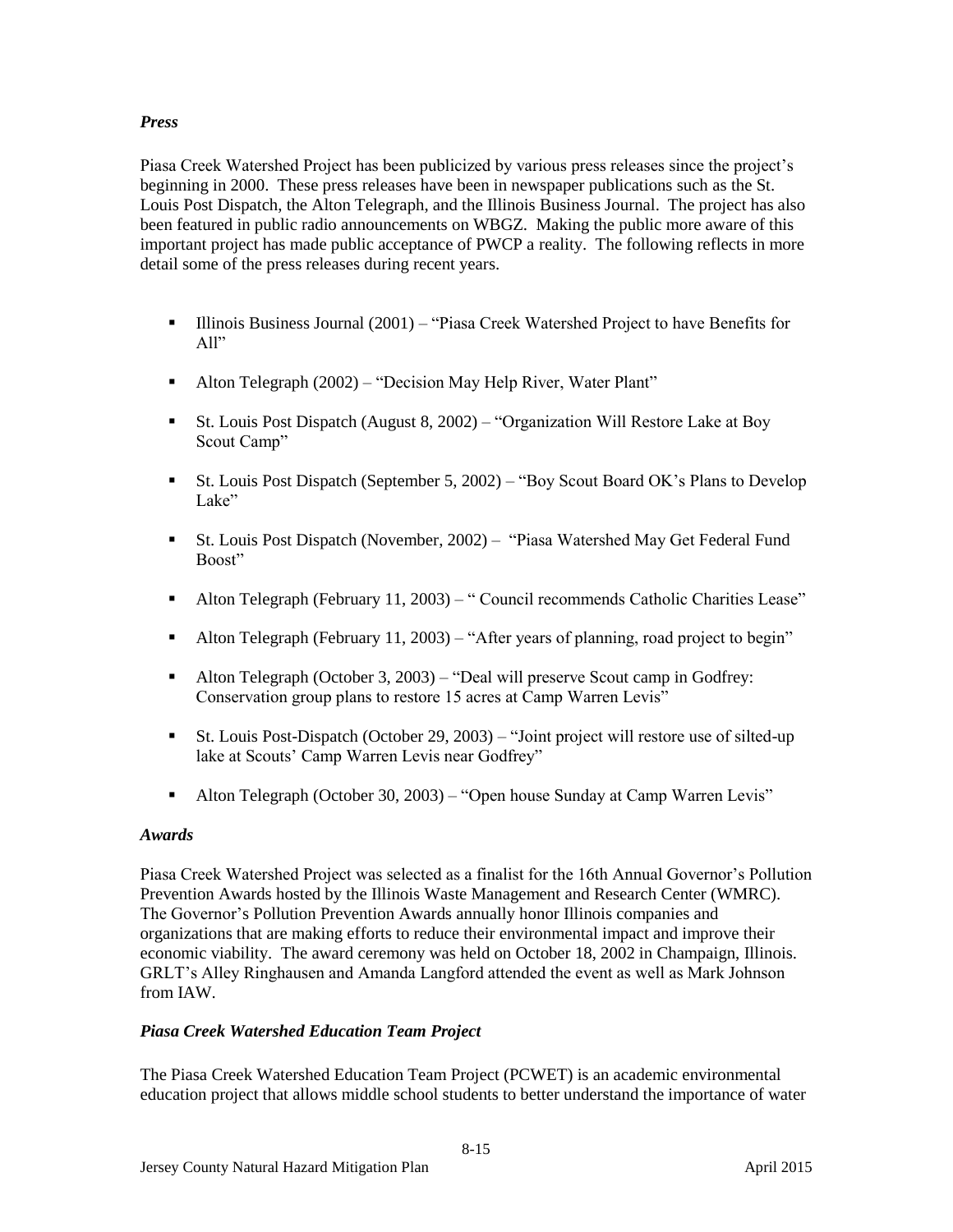quality to their community and fosters a sense of stewardship for their watershed.

Twenty public and parochial middle schools and two public high schools are currently participating in the project. It utilizes the watershed as and outdoor classroom for over one thousand students in the three southwestern Illinois counties. Through a comprehensive watershed monitoring program, involving the latest educational technology, the students collect baseline data for the determination of long-term changes in the physical, chemical and biological parameters of the watershed. The parameters include flow rates, sedimentation loads, temperature, depth, pH, dissolved oxygen, phosphates, nitrates, hardness, BOD, fecal coli form and macro invertebrate indices.

# **8.6. Review and Progress**

Jersey County uses public information programs and workshops to make people aware of local hazards to protect health, life and safety issues.

Jersey County is entering the Community Rating System by using the public information can earn nearly 500 points.

 The Outreach Projects at the Library and future website will be able to reach others in the community.

### **8.7. Recommendations**

- 1. The following topics should be covered in public information activities.
	- How the area is exposed to natural hazards
	- What people should do to protect themselves and their health
	- What people can do to protect their property
	- What government agencies are doing and how they can help
- 2. Sample articles, with illustrations, on these topics should be prepared and distributed to all interested parties, such as public information offices, webmasters, permit offices, reception desks, and neighborhood organizations.
- *3.* The following media should be used to convey these messages. They are listed in priority order as recommended by the Mitigation Planning Committee.
	- Articles in newsletters and mass mailings
	- Websites
	- Newspaper articles
	- Educational programs in schools
	- Library references
	- Handouts, protection guides
	- Technical advice and visits by staff